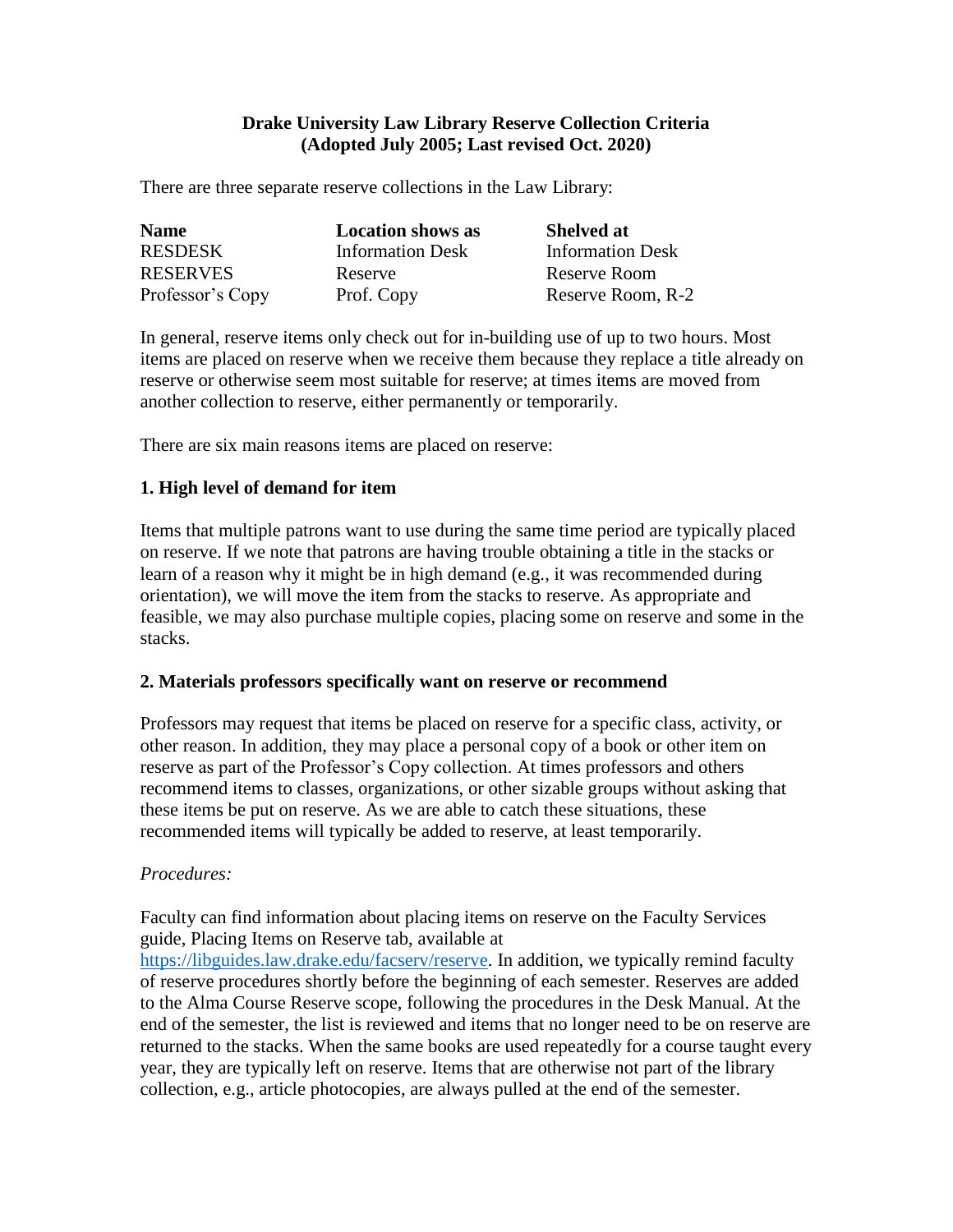# **3. Items for reference work**

Some items are kept on reserve because library personnel want easy access to them for reference work. (Note: These items might alternatively be placed in the non-circulating ready reference collection.)

# **4. Materials that might be stolen**

Items that have been stolen or mutilated in the past or are perceived as being at risk or such misuse are typically placed on reserve.

Information Desk, Reference, Stacks, and Technical Services personnel and the director should inform the Circulation Administration Assistant of titles they feel are at risk of theft or vandalism. Some examples include

- Federal and state rules
- Iowa Civil and Criminal Jury Instructions
- Iowa Pleading, Causes of Action and Defenses (La Marca)
- Iowa Practice series
- ISBA manuals
- Sample Iowa Legal Forms

# **5. Format or other shelving considerations**

Many non-book items are shelved in the reserve room due to their format. Many of these items are officially on reserve, so the 2-hour loan period applies. Some are not technically on reserve and can be checked out and taken out of the library. Those that circulate should all be clearly labeled, either on the item or on a sign in the area where the materials are shelved, and the online circulation system will be programmed to indicate the correct loan period.

Alternative formats shelved in the reserve room include:

- Flashcards (current 2-hour reserve at Desk; older 1-week loan, in reserve room)
- DVDs and video cassettes (in a two-tier collection: some reserve and some check out)
- CD-ROMs
- Audio cassettes
- Floppy Disks
- Photocopies of articles

# **6. Multi-volume sets and certain series of materials**

When volumes in a multi-volume set are placed on reserve, typically the entire set is placed on reserve. Similarly, when the most recent editions of a series are kept on reserve, all of the most recent titles in that series will be kept on reserve, even if a title or